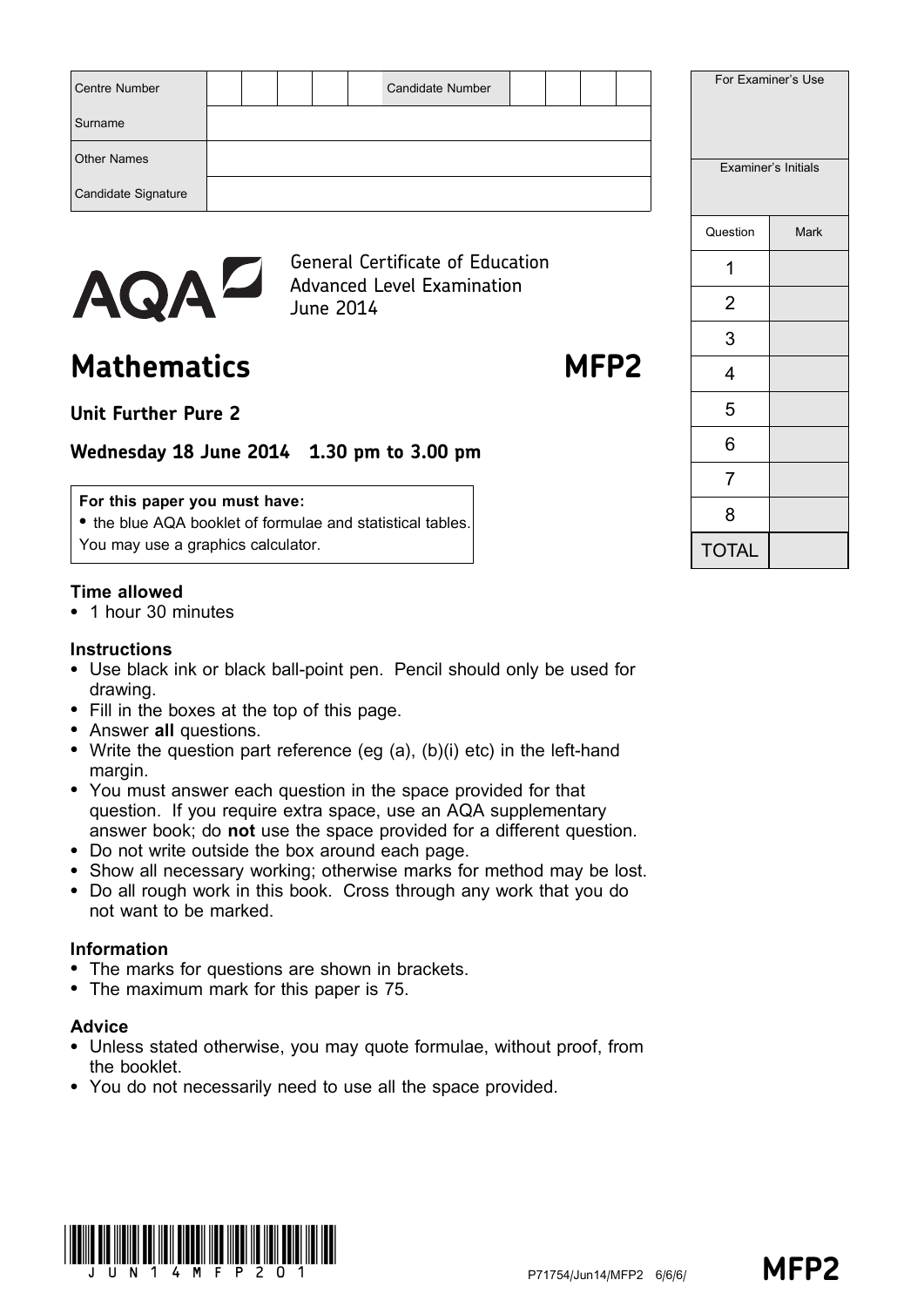|                               | Answer all questions.<br>Answer each question in the space provided for that question.                                                            |
|-------------------------------|---------------------------------------------------------------------------------------------------------------------------------------------------|
| 1(a)                          | Express $-9i$ in the form $re^{i\theta}$ , where $r > 0$ and $-\pi < \theta \le \pi$ .<br>[2 marks]                                               |
| (b)                           | Solve the equation $z^4 + 9i = 0$ , giving your answers in the form $re^{i\theta}$ , where $r > 0$<br>and $-\pi < \theta \leq \pi$ .<br>[5 marks] |
| QUESTION<br>PART<br>REFERENCE | Answer space for question 1                                                                                                                       |
|                               |                                                                                                                                                   |
|                               |                                                                                                                                                   |
|                               |                                                                                                                                                   |
|                               |                                                                                                                                                   |
|                               |                                                                                                                                                   |
|                               |                                                                                                                                                   |
|                               |                                                                                                                                                   |
|                               |                                                                                                                                                   |
|                               |                                                                                                                                                   |
|                               |                                                                                                                                                   |
|                               |                                                                                                                                                   |

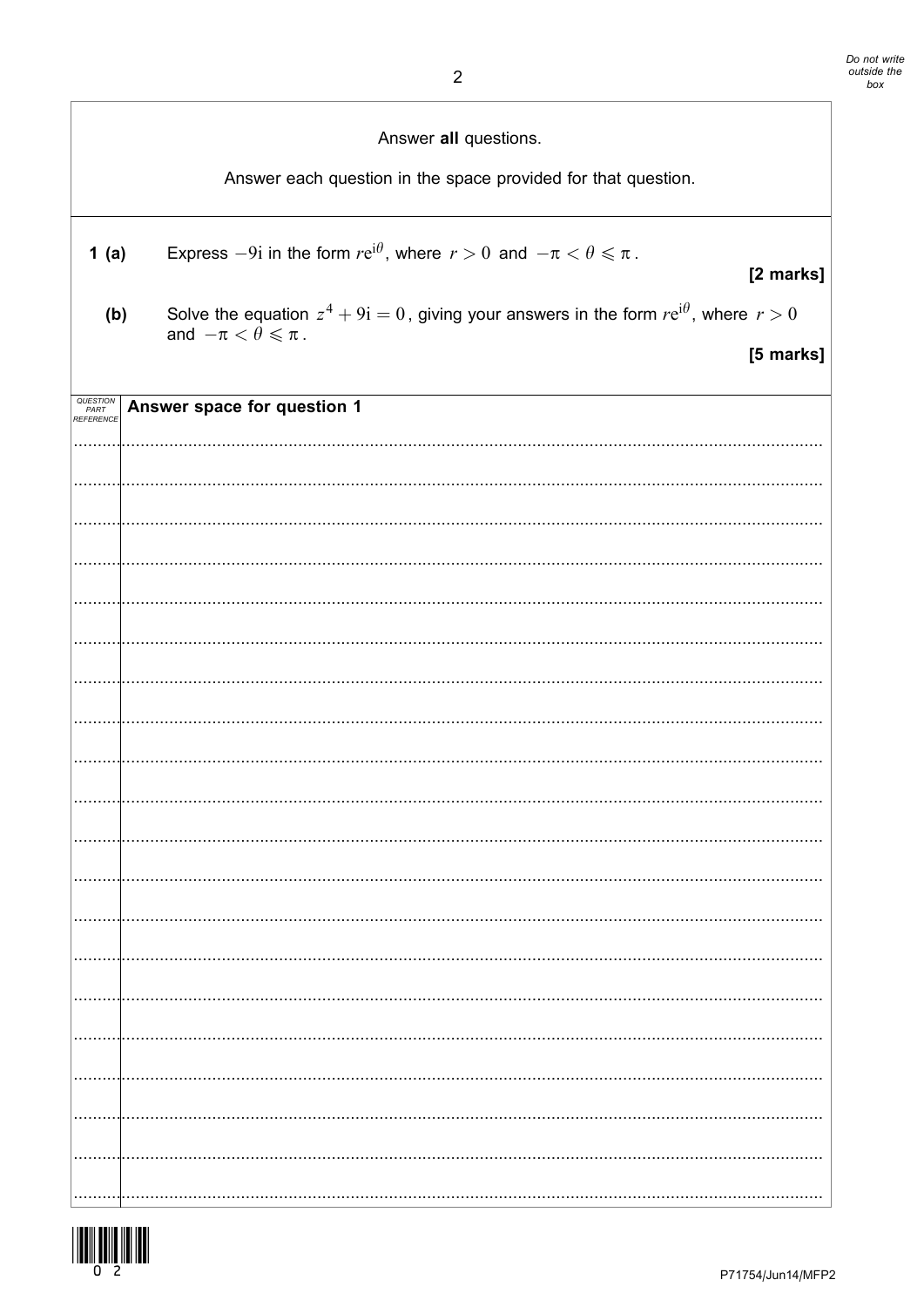| QUESTION<br>PART<br>REFERENCE | Answer space for question 1 |
|-------------------------------|-----------------------------|
|                               |                             |
|                               |                             |
|                               |                             |
|                               |                             |
|                               |                             |
|                               |                             |
|                               |                             |
|                               |                             |
|                               |                             |
|                               |                             |
|                               |                             |
|                               |                             |
|                               |                             |
|                               |                             |
|                               |                             |
|                               |                             |
|                               |                             |
|                               |                             |
|                               |                             |
|                               |                             |
|                               |                             |
|                               |                             |
|                               |                             |
|                               |                             |
|                               |                             |
|                               |                             |
|                               |                             |
|                               |                             |
|                               |                             |
|                               |                             |
|                               |                             |
|                               |                             |
|                               |                             |
|                               |                             |
|                               |                             |
|                               |                             |
|                               |                             |
|                               |                             |
|                               |                             |
|                               |                             |
|                               |                             |
|                               |                             |
|                               |                             |
|                               |                             |
|                               |                             |
|                               |                             |
|                               |                             |
|                               |                             |
|                               |                             |
|                               |                             |
|                               |                             |
|                               |                             |
|                               |                             |
|                               |                             |
|                               |                             |

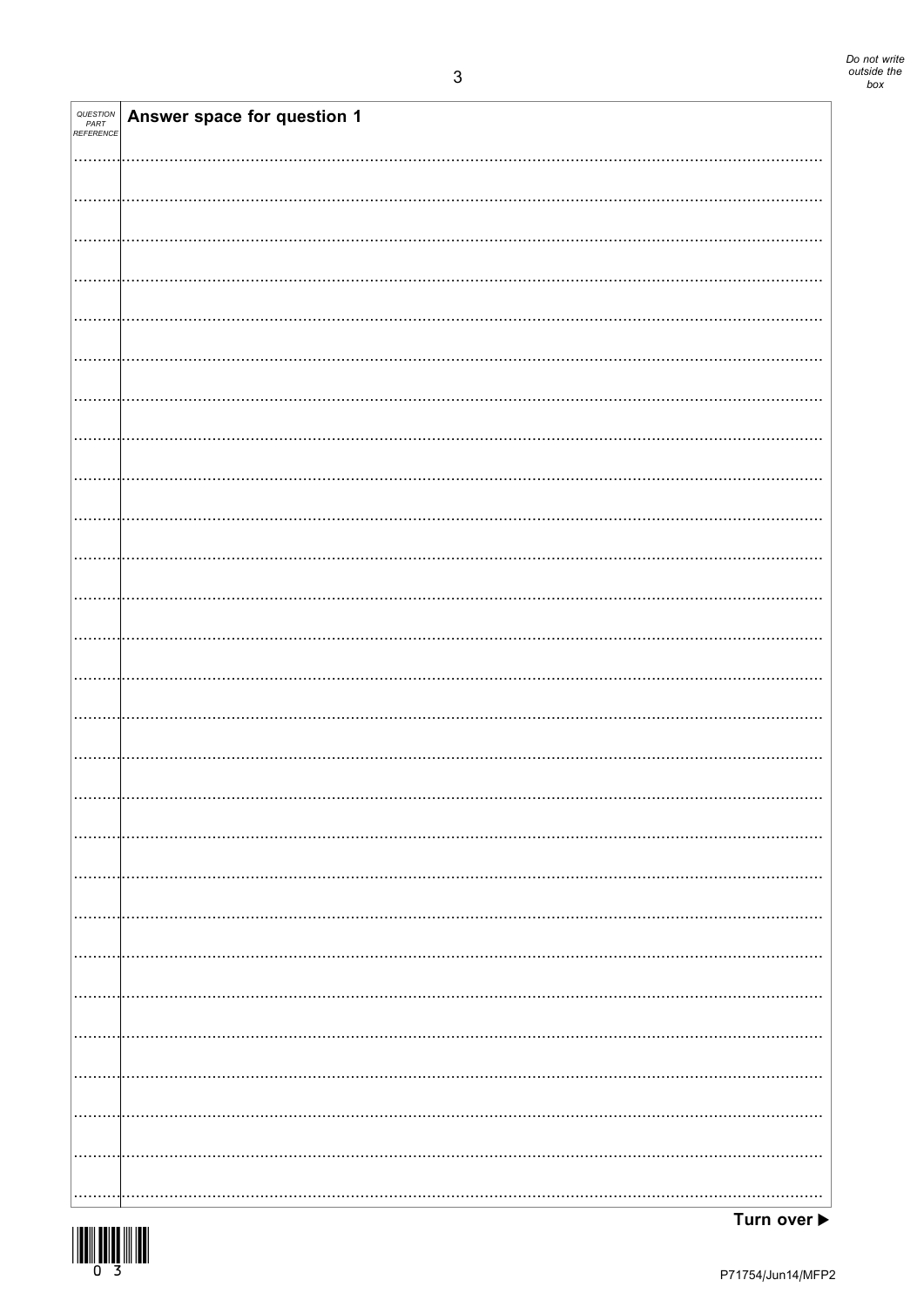



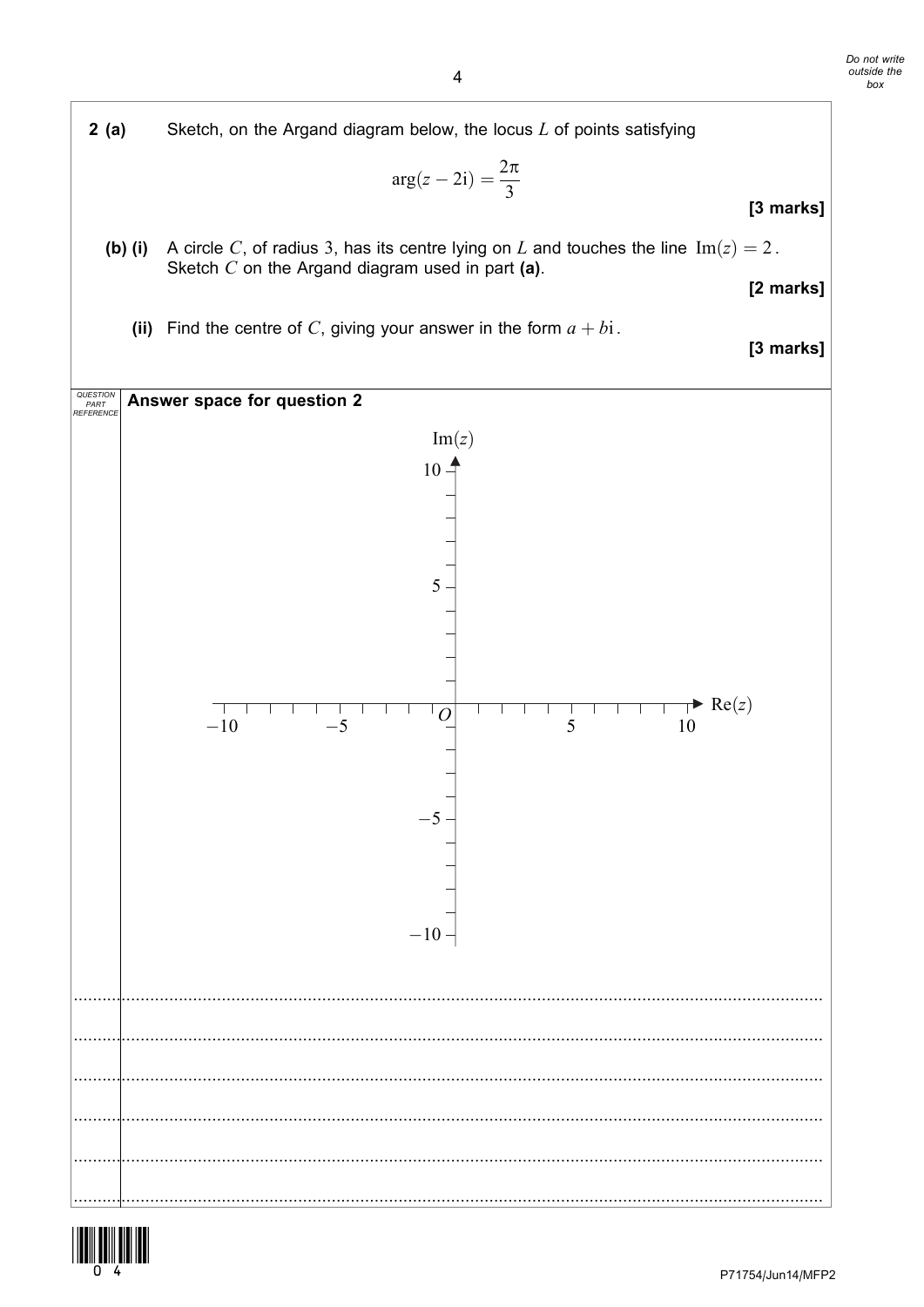| QUESTION<br>PART<br>REFERENCE | Answer space for question 2 |
|-------------------------------|-----------------------------|
|                               |                             |
|                               |                             |
|                               |                             |
|                               |                             |
|                               |                             |
|                               |                             |
|                               |                             |
|                               |                             |
|                               |                             |
|                               |                             |
|                               |                             |
|                               |                             |
|                               |                             |
|                               |                             |
|                               |                             |
|                               |                             |
|                               |                             |
|                               |                             |
|                               |                             |
|                               |                             |
|                               |                             |
|                               |                             |
|                               |                             |
|                               |                             |
|                               |                             |
|                               |                             |
|                               |                             |
|                               |                             |
|                               |                             |
|                               |                             |
|                               |                             |
|                               |                             |
|                               |                             |
|                               |                             |
|                               |                             |
|                               |                             |
|                               |                             |
|                               |                             |
|                               |                             |
|                               |                             |
|                               |                             |
|                               |                             |
|                               |                             |
|                               |                             |
|                               |                             |
|                               |                             |
|                               |                             |
|                               |                             |
|                               |                             |
|                               |                             |

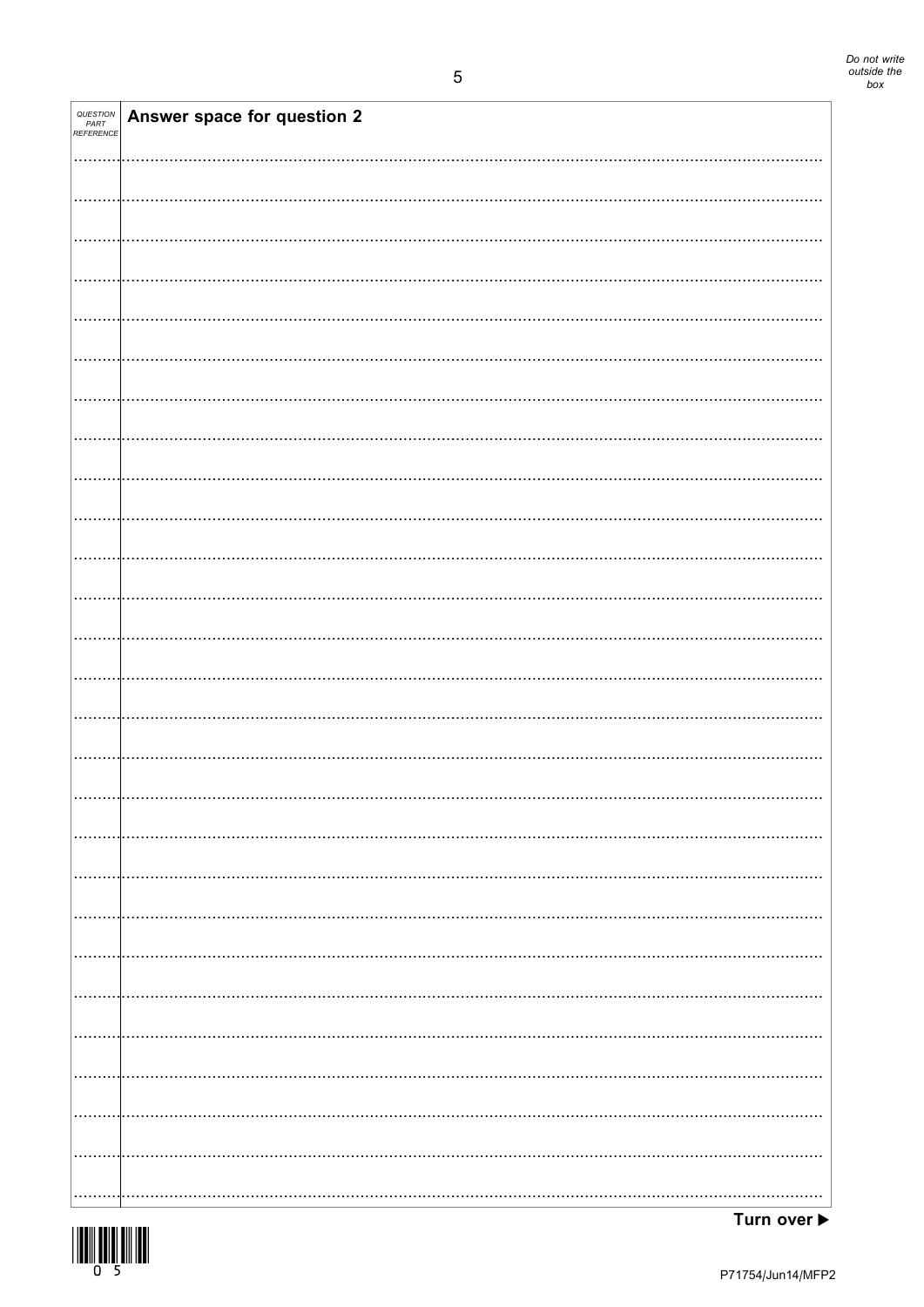| 3(a)                          | Express $(k + 1)^2 + 5(k + 1) + 8$ in the form $k^2 + ak + b$ , where a and b are<br>constants.                        |
|-------------------------------|------------------------------------------------------------------------------------------------------------------------|
|                               | [1 mark]                                                                                                               |
| (b)                           | Prove by induction that, for all integers $n \geq 1$ ,                                                                 |
|                               | $\sum_{r=1}^{n} r(r+1) \left(\frac{1}{2}\right)^{r-1} = 16 - \left(n^2 + 5n + 8\right) \left(\frac{1}{2}\right)^{n-1}$ |
|                               | [6 marks]                                                                                                              |
| QUESTION<br>PART<br>REFERENCE | Answer space for question 3                                                                                            |
|                               |                                                                                                                        |
|                               |                                                                                                                        |
|                               |                                                                                                                        |
|                               |                                                                                                                        |
|                               |                                                                                                                        |
|                               |                                                                                                                        |
|                               |                                                                                                                        |
|                               |                                                                                                                        |
|                               |                                                                                                                        |
|                               |                                                                                                                        |
|                               |                                                                                                                        |
|                               |                                                                                                                        |
|                               |                                                                                                                        |
|                               |                                                                                                                        |
|                               |                                                                                                                        |
|                               |                                                                                                                        |
|                               |                                                                                                                        |
|                               |                                                                                                                        |
|                               |                                                                                                                        |
|                               |                                                                                                                        |
|                               |                                                                                                                        |

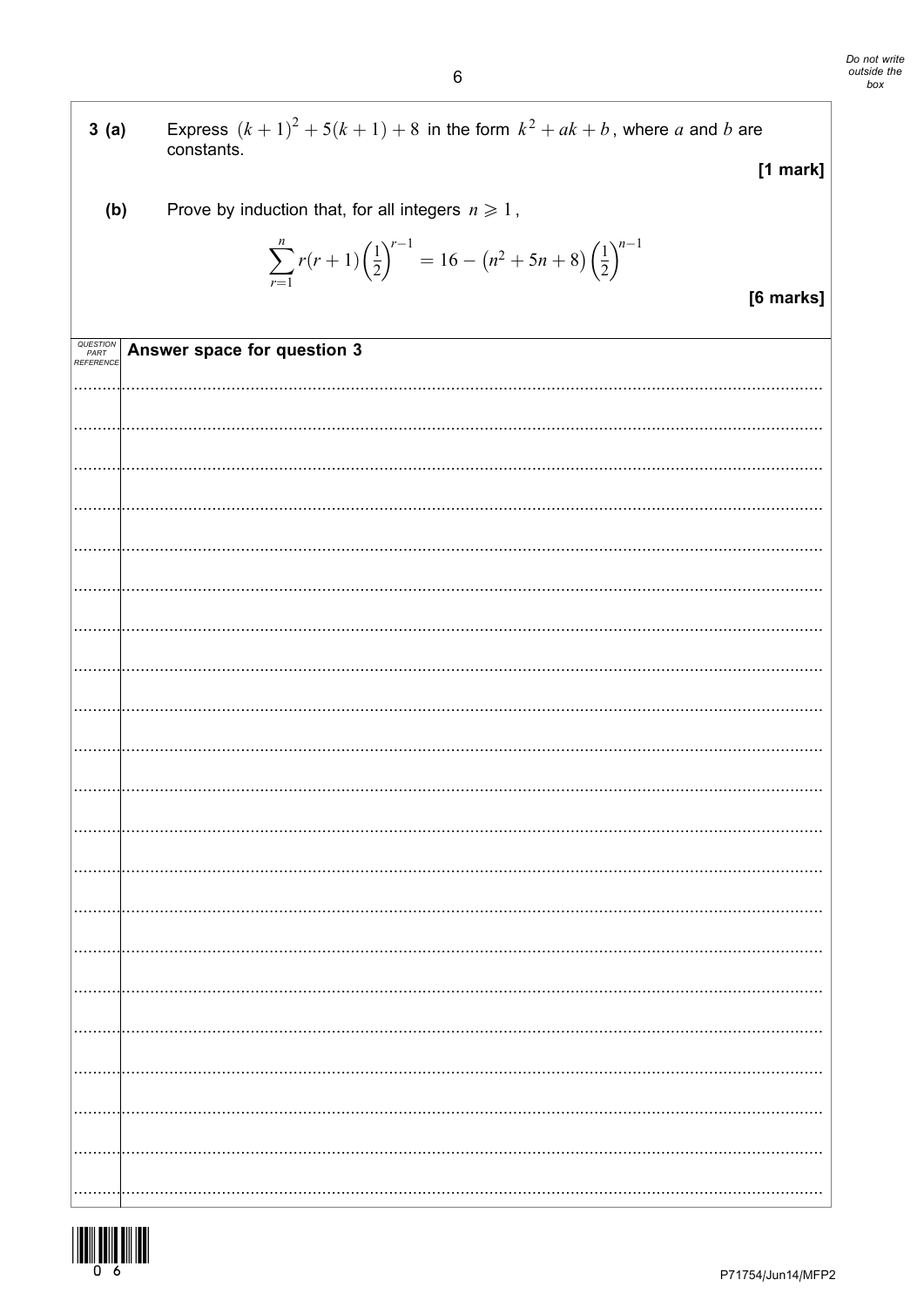| <b>QUESTION<br/>PART<br/>REFERENCE</b> | Answer space for question 3 |
|----------------------------------------|-----------------------------|
|                                        |                             |
|                                        |                             |
|                                        |                             |
|                                        |                             |
|                                        |                             |
|                                        |                             |
|                                        |                             |
|                                        |                             |
|                                        |                             |
|                                        |                             |
|                                        |                             |
|                                        |                             |
|                                        |                             |
|                                        |                             |
|                                        |                             |
|                                        |                             |
|                                        |                             |
|                                        |                             |
|                                        |                             |
|                                        |                             |
|                                        |                             |
|                                        |                             |
|                                        |                             |
|                                        |                             |
|                                        |                             |
| .                                      |                             |

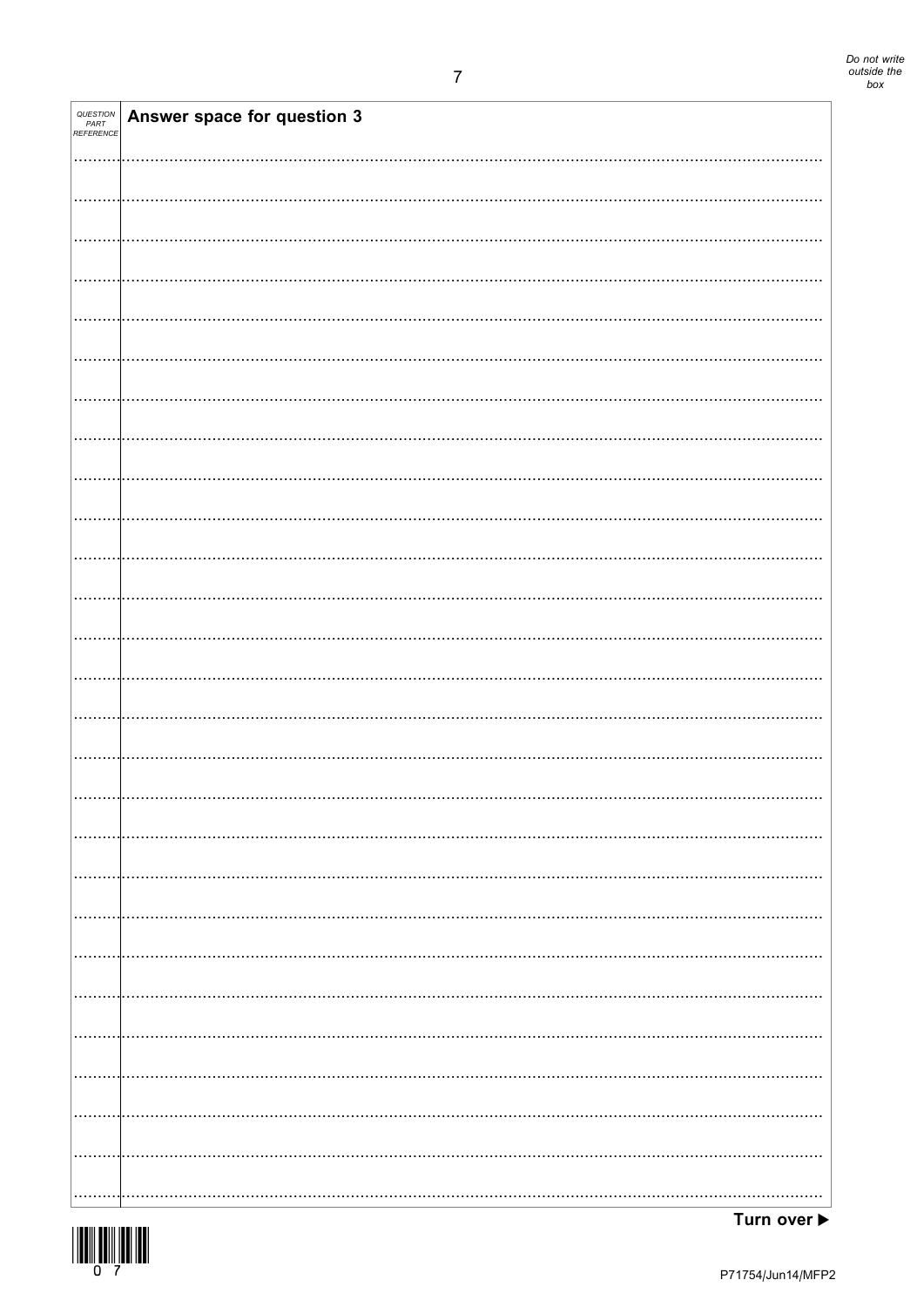| 4                             |           | The roots of the equation                                                                                                    |  |
|-------------------------------|-----------|------------------------------------------------------------------------------------------------------------------------------|--|
|                               |           | $z^3 + 2z^2 + 3z - 4 = 0$                                                                                                    |  |
|                               |           | are $\alpha$ , $\beta$ and $\gamma$ .                                                                                        |  |
|                               | $(a)$ (i) | Write down the value of $\alpha + \beta + \gamma$ and the value of $\alpha\beta + \beta\gamma + \gamma\alpha$ .<br>[2 marks] |  |
|                               |           | (ii) Hence show that $\alpha^2 + \beta^2 + \gamma^2 = -2$ .<br>[2 marks]                                                     |  |
| (b)                           |           | Find the value of:                                                                                                           |  |
|                               |           | (i) $(\alpha + \beta)(\beta + \gamma) + (\beta + \gamma)(\gamma + \alpha) + (\gamma + \alpha)(\alpha + \beta);$<br>[3 marks] |  |
|                               |           | (ii) $(\alpha + \beta)(\beta + \gamma)(\gamma + \alpha)$ .<br>[4 marks]                                                      |  |
| (c)                           |           | Find a cubic equation whose roots are $\alpha + \beta$ , $\beta + \gamma$ and $\gamma + \alpha$ .<br>[3 marks]               |  |
| QUESTION<br>PART<br>REFERENCE |           | Answer space for question 4                                                                                                  |  |
|                               |           |                                                                                                                              |  |
|                               |           |                                                                                                                              |  |
|                               |           |                                                                                                                              |  |
|                               |           |                                                                                                                              |  |
|                               |           |                                                                                                                              |  |
|                               |           |                                                                                                                              |  |
|                               |           |                                                                                                                              |  |
|                               |           |                                                                                                                              |  |
|                               |           |                                                                                                                              |  |
|                               |           |                                                                                                                              |  |
|                               |           |                                                                                                                              |  |
|                               |           |                                                                                                                              |  |
|                               |           |                                                                                                                              |  |
|                               |           |                                                                                                                              |  |

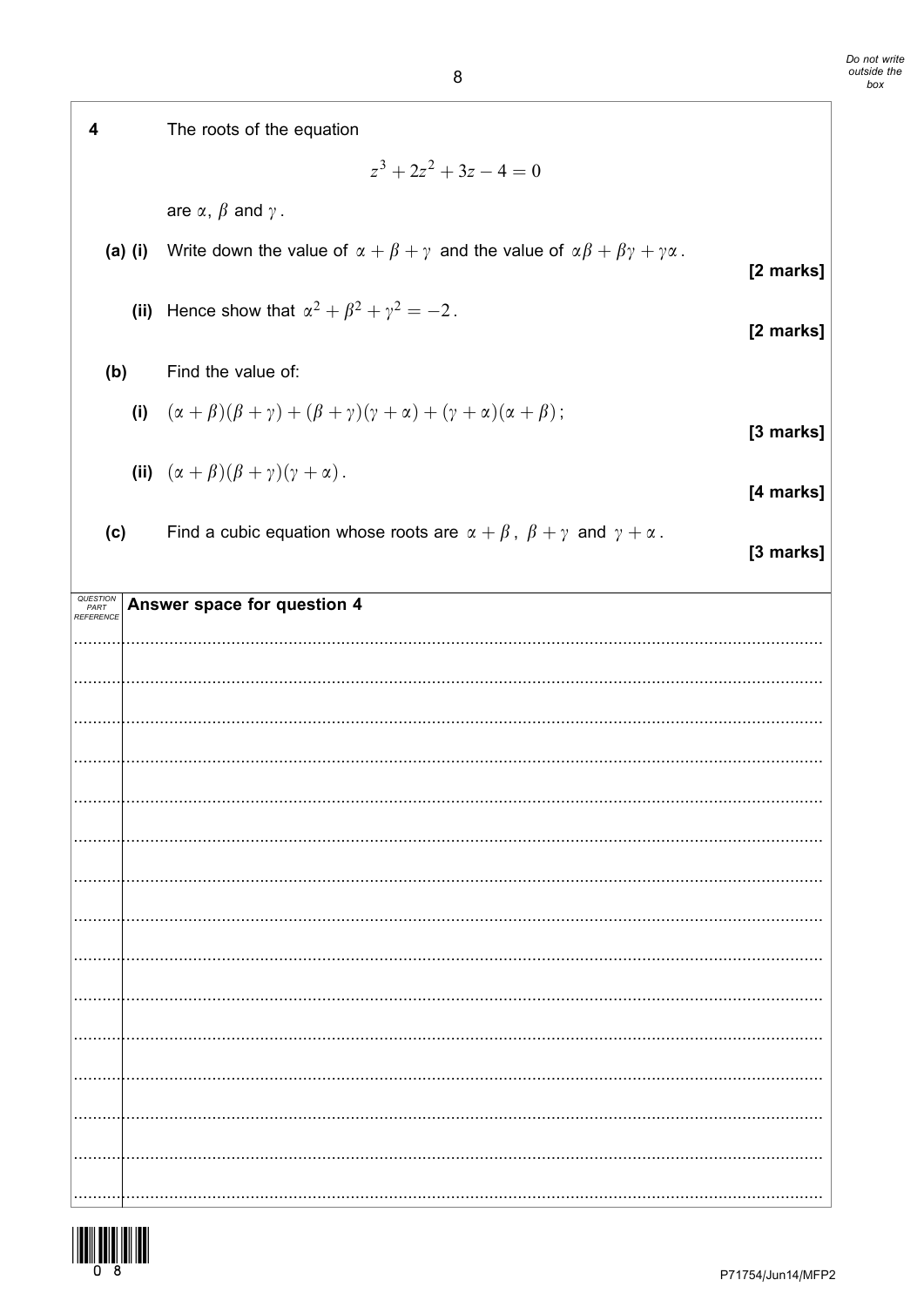| QUESTION<br>PART<br>REFERENCE | Answer space for question 4 |
|-------------------------------|-----------------------------|
|                               |                             |
|                               |                             |
|                               |                             |
|                               |                             |
|                               |                             |
|                               |                             |
|                               |                             |
|                               |                             |
|                               |                             |
|                               |                             |
|                               |                             |
|                               |                             |
|                               |                             |
|                               |                             |
|                               |                             |
|                               |                             |
|                               |                             |
|                               |                             |
|                               |                             |
|                               |                             |
|                               |                             |
|                               |                             |
|                               |                             |
|                               |                             |
|                               |                             |
|                               |                             |
|                               |                             |
|                               |                             |
|                               |                             |
|                               |                             |
|                               |                             |
|                               |                             |
|                               |                             |
|                               |                             |
|                               |                             |
|                               |                             |
|                               |                             |
|                               |                             |
|                               |                             |
|                               |                             |
|                               |                             |
|                               |                             |
|                               |                             |
|                               |                             |
|                               |                             |
|                               |                             |
|                               |                             |
|                               |                             |
|                               |                             |

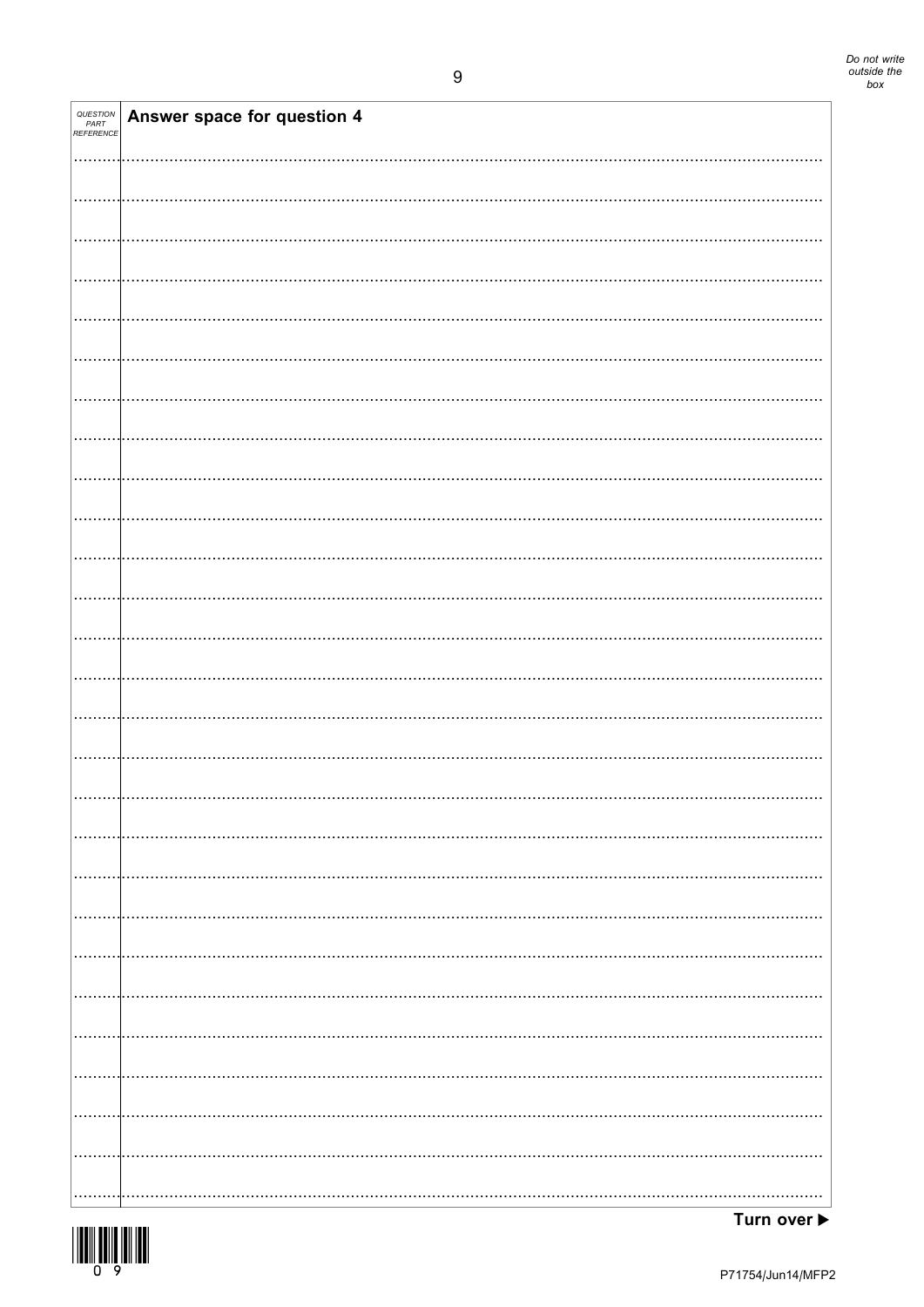| <i>QUESTION<br/>PART<br/>REFERENCE</i> | Answer space for question 4 |
|----------------------------------------|-----------------------------|
|                                        |                             |
|                                        |                             |
|                                        |                             |
|                                        |                             |
|                                        |                             |
|                                        |                             |
|                                        |                             |
|                                        |                             |
|                                        |                             |
|                                        |                             |
|                                        |                             |
|                                        |                             |
|                                        |                             |
|                                        |                             |
|                                        |                             |
|                                        |                             |
|                                        |                             |
|                                        |                             |
|                                        |                             |
|                                        |                             |
|                                        |                             |
|                                        |                             |
|                                        |                             |
|                                        |                             |
|                                        |                             |

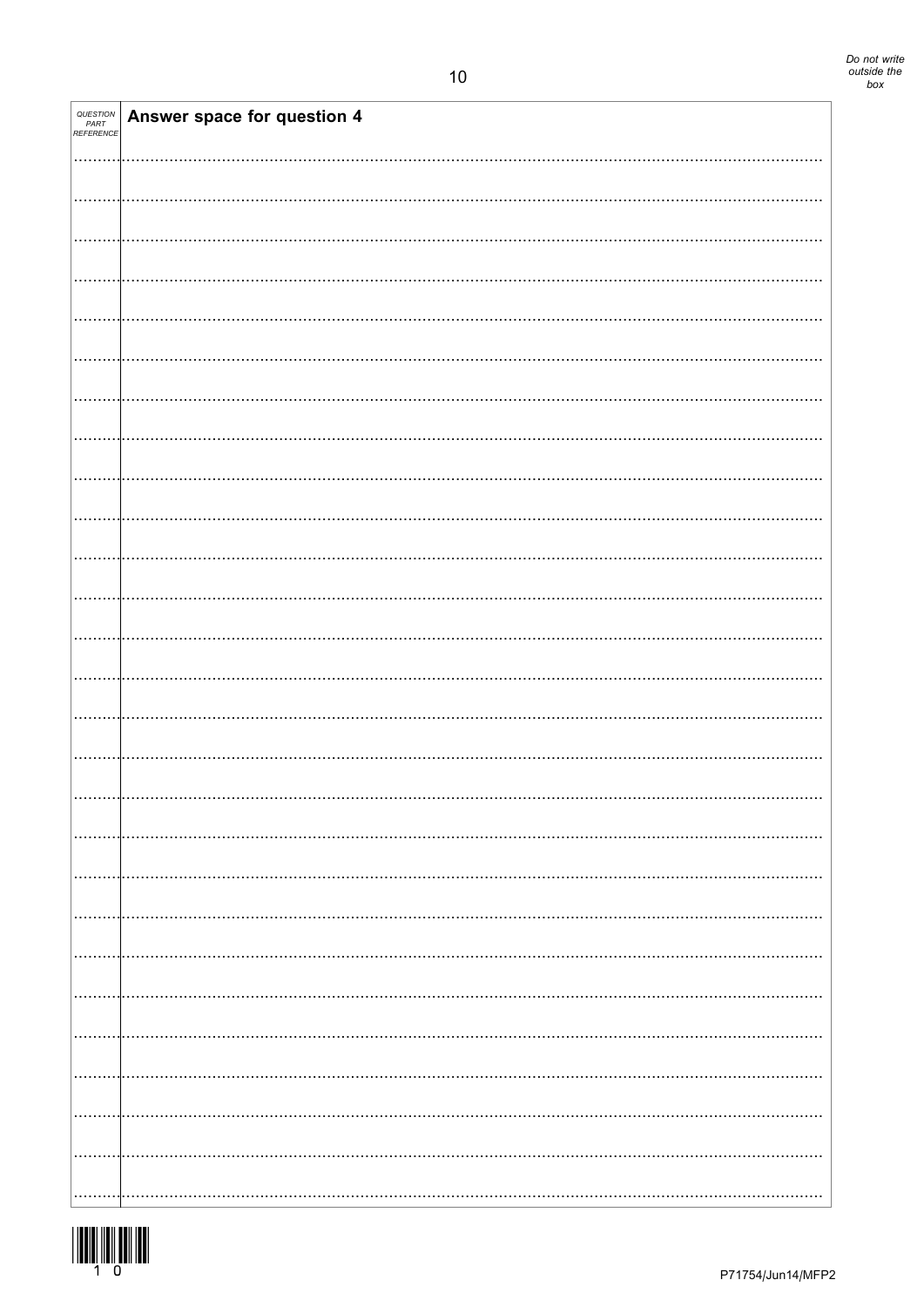| QUESTION<br>PART<br>REFERENCE | Answer space for question 4 |
|-------------------------------|-----------------------------|
|                               |                             |
|                               |                             |
|                               |                             |
|                               |                             |
|                               |                             |
|                               |                             |
|                               |                             |
|                               |                             |
|                               |                             |
|                               |                             |
|                               |                             |
|                               |                             |
|                               |                             |
|                               |                             |
|                               |                             |
|                               |                             |
|                               |                             |
|                               |                             |
|                               |                             |
|                               |                             |
|                               |                             |
|                               |                             |
|                               |                             |
|                               |                             |
|                               |                             |
|                               |                             |
|                               |                             |
|                               |                             |
|                               |                             |
|                               |                             |
|                               |                             |
|                               |                             |



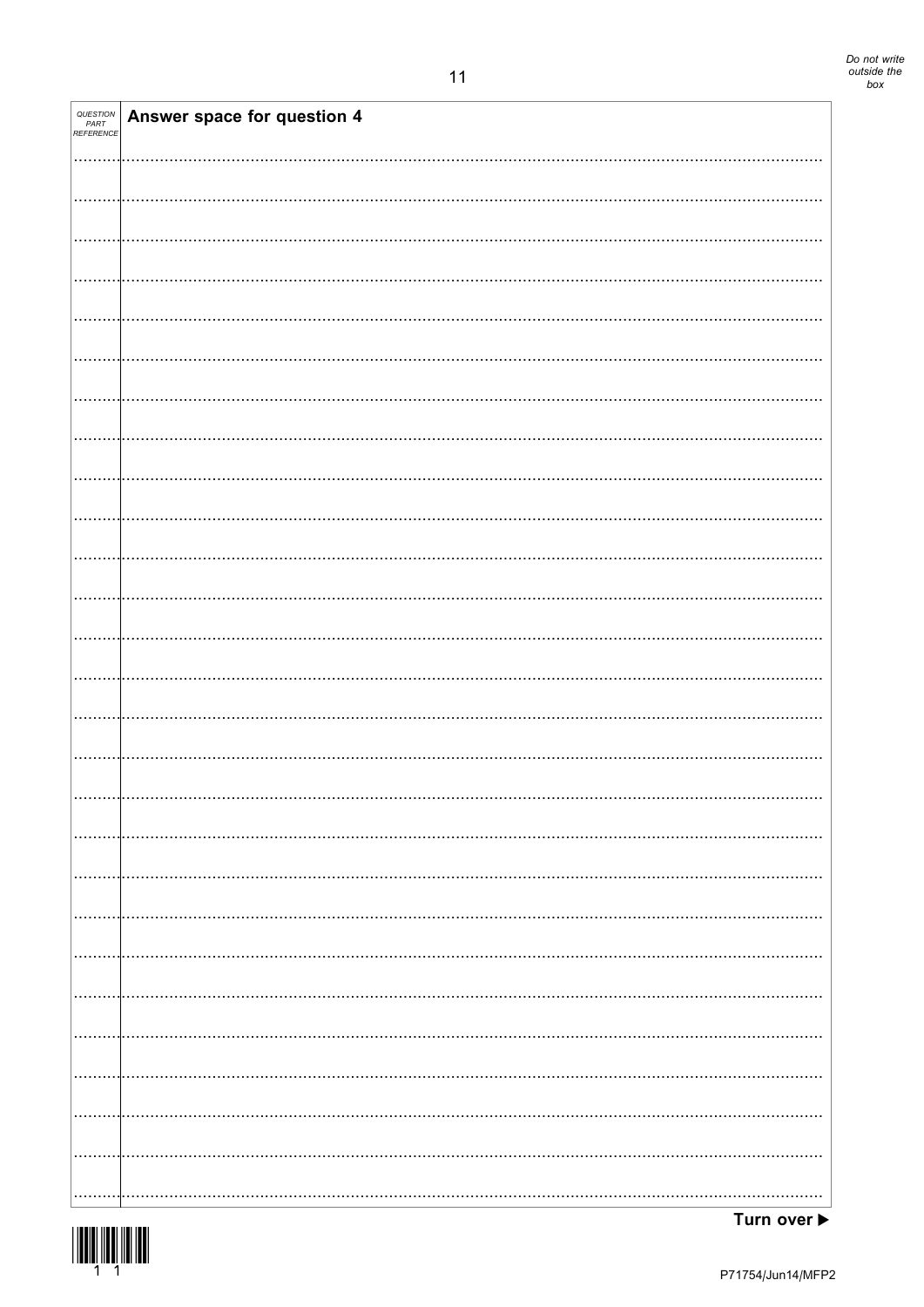| 5(a)              | Using the definition $\sinh \theta = \frac{1}{2}(e^{\theta} - e^{-\theta})$ , prove the identity                                                     |           |
|-------------------|------------------------------------------------------------------------------------------------------------------------------------------------------|-----------|
|                   | $4\sinh^3\theta + 3\sinh\theta = \sinh 3\theta$                                                                                                      |           |
|                   |                                                                                                                                                      | [3 marks] |
| (b)               | Given that $x = \sinh \theta$ and $16x^3 + 12x - 3 = 0$ , find the value of $\theta$ in terms of a<br>natural logarithm.                             |           |
|                   |                                                                                                                                                      | [4 marks] |
| (c)               | Hence find the real root of the equation $16x^3 + 12x - 3 = 0$ , giving your answer in<br>the form $2^p - 2^q$ , where p and q are rational numbers. |           |
|                   |                                                                                                                                                      | [2 marks] |
| QUESTION          | Answer space for question 5                                                                                                                          |           |
| PART<br>REFERENCE |                                                                                                                                                      |           |
|                   |                                                                                                                                                      |           |
|                   |                                                                                                                                                      |           |
|                   |                                                                                                                                                      |           |
|                   |                                                                                                                                                      |           |
|                   |                                                                                                                                                      |           |
|                   |                                                                                                                                                      |           |
|                   |                                                                                                                                                      |           |
|                   |                                                                                                                                                      |           |
|                   |                                                                                                                                                      |           |
|                   |                                                                                                                                                      |           |
|                   |                                                                                                                                                      |           |
|                   |                                                                                                                                                      |           |
|                   |                                                                                                                                                      |           |
|                   |                                                                                                                                                      |           |
|                   |                                                                                                                                                      |           |
|                   |                                                                                                                                                      |           |
|                   |                                                                                                                                                      |           |
|                   |                                                                                                                                                      |           |
|                   |                                                                                                                                                      |           |
|                   |                                                                                                                                                      |           |

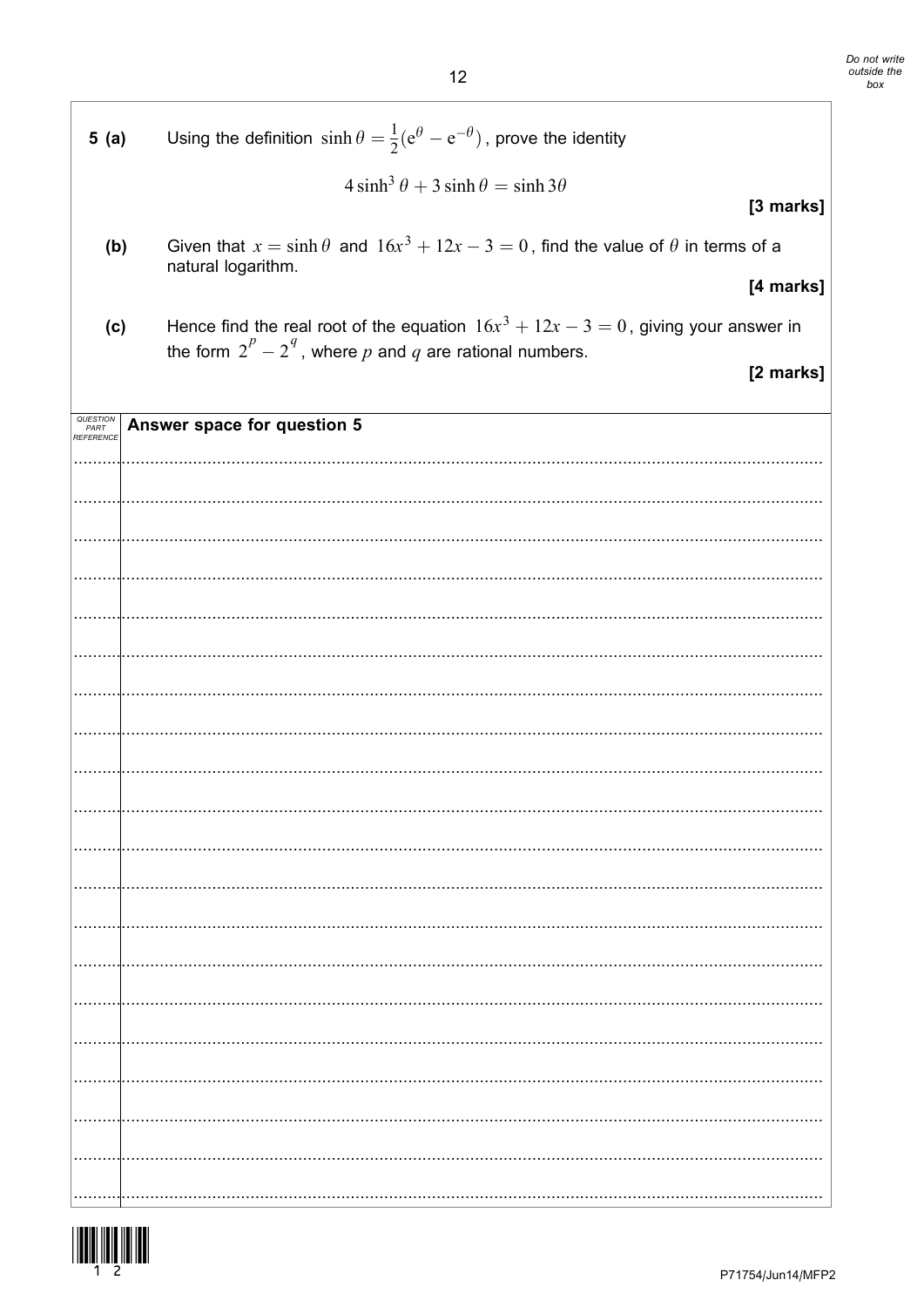| QUESTION <b>Answer space for question 5</b><br>REFERENCE |
|----------------------------------------------------------|
|                                                          |
|                                                          |
|                                                          |
|                                                          |
|                                                          |
|                                                          |
|                                                          |
|                                                          |
|                                                          |
|                                                          |
|                                                          |
|                                                          |
|                                                          |
|                                                          |
|                                                          |
|                                                          |
|                                                          |
|                                                          |
|                                                          |
|                                                          |
|                                                          |
|                                                          |
|                                                          |
|                                                          |
|                                                          |
|                                                          |
|                                                          |
|                                                          |
|                                                          |
|                                                          |
|                                                          |
|                                                          |
|                                                          |



Т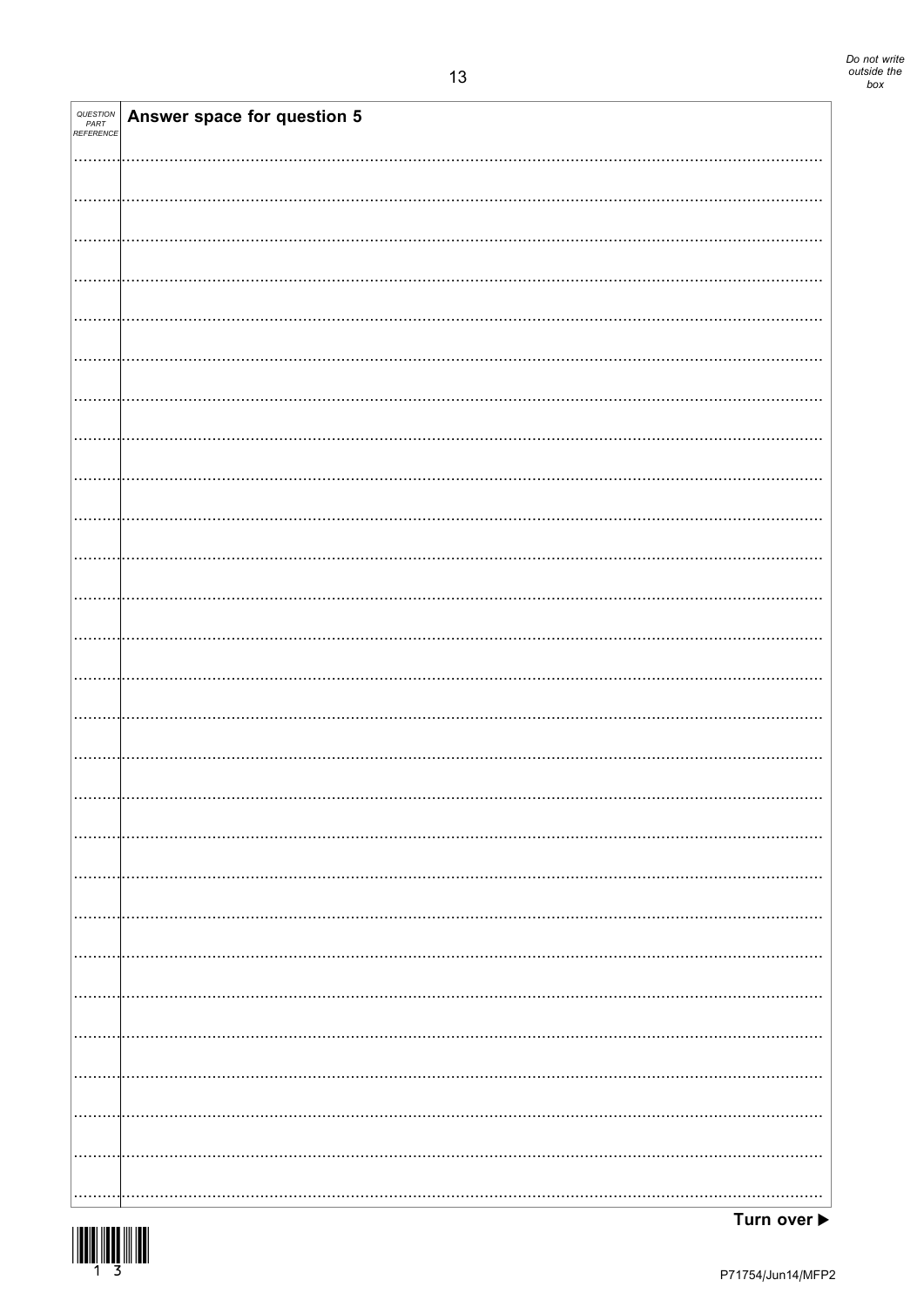|  | <b>6 (a) (i)</b> Use De Moivre's Theorem to show that if $z = \cos \theta + i \sin \theta$ , then |
|--|---------------------------------------------------------------------------------------------------|
|--|---------------------------------------------------------------------------------------------------|

$$
z^n - \frac{1}{z^n} = 2i \sin n\theta
$$

[3 marks]

 $[1$  mark]

 $[1$  mark]

(ii) Write down a similar expression for 
$$
z^n + \frac{1}{z^n}
$$
.

**(b) (i)** Expand 
$$
\left(z - \frac{1}{z}\right)^2 \left(z + \frac{1}{z}\right)^2
$$
 in terms of z.

(ii) Hence show that

$$
8\sin^2\theta\cos^2\theta = A + B\cos 4\theta
$$

where  $A$  and  $B$  are integers.

[2 marks]

[5 marks]

Hence, by means of the substitution  $x = 2 \sin \theta$ , find the exact value of  $(c)$ 

$$
\int_1^2 x^2 \sqrt{4 - x^2} \, \mathrm{d}x
$$

QUESTION<br>PART<br>REFERENCE Answer space for question 6 . . . . . .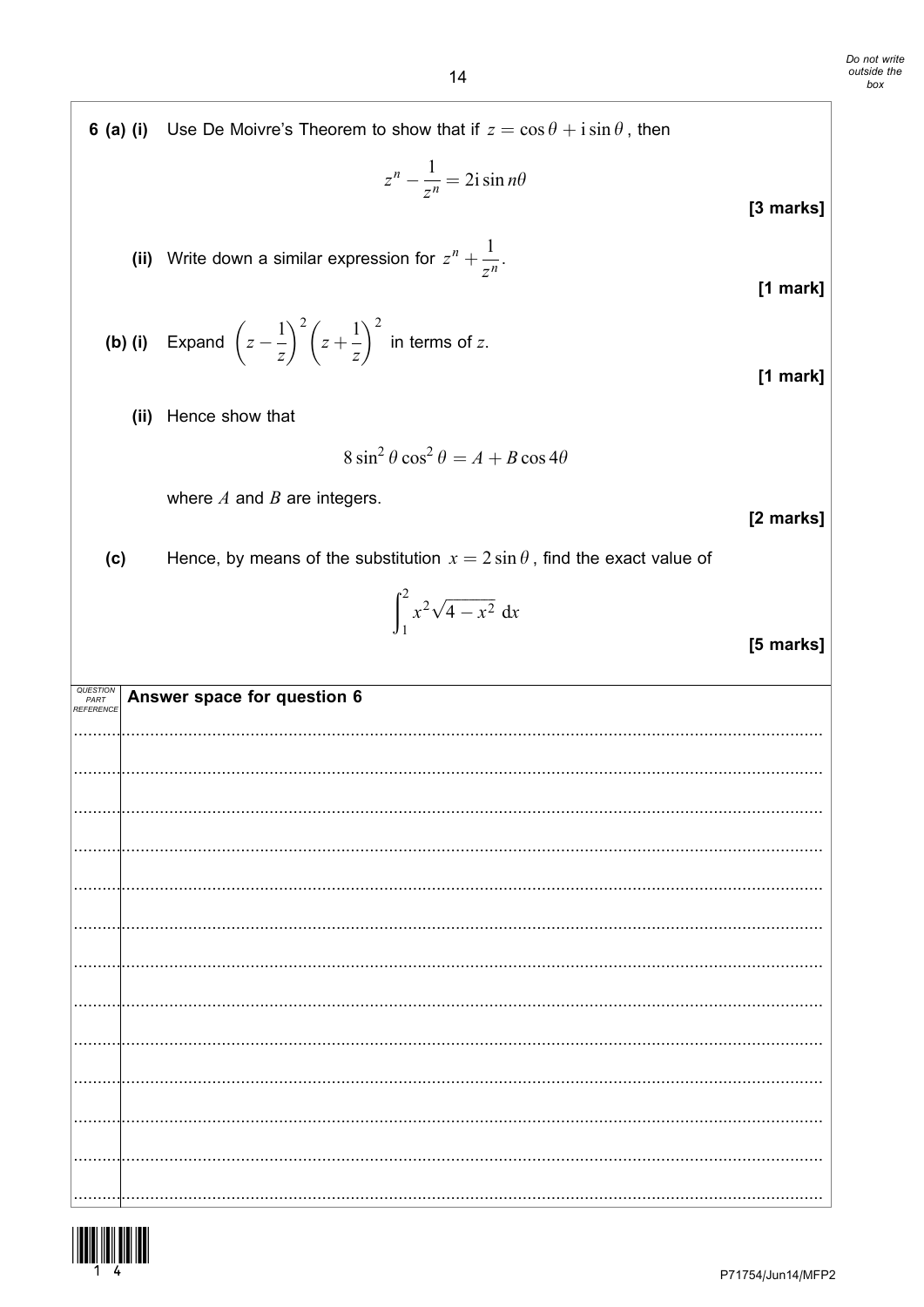| <i>QUESTION<br/>PART<br/>REFERENCE</i> | Answer space for question 6 |
|----------------------------------------|-----------------------------|
|                                        |                             |
|                                        |                             |
|                                        |                             |
|                                        |                             |
|                                        |                             |
|                                        |                             |
|                                        |                             |
|                                        |                             |
|                                        |                             |
|                                        |                             |
|                                        |                             |
|                                        |                             |
|                                        |                             |
|                                        |                             |
|                                        |                             |
|                                        |                             |
|                                        |                             |
|                                        |                             |
|                                        |                             |
|                                        |                             |
|                                        |                             |
|                                        |                             |
|                                        |                             |
|                                        |                             |
|                                        |                             |
|                                        |                             |
|                                        |                             |
|                                        |                             |
|                                        |                             |
|                                        |                             |
|                                        |                             |
|                                        |                             |
|                                        |                             |
|                                        |                             |
|                                        |                             |
|                                        |                             |
|                                        |                             |
|                                        |                             |
|                                        |                             |
|                                        |                             |
|                                        |                             |
|                                        |                             |
|                                        |                             |
|                                        |                             |
|                                        |                             |
|                                        |                             |
|                                        |                             |
|                                        |                             |
|                                        |                             |
|                                        |                             |
|                                        |                             |
|                                        |                             |
|                                        |                             |
|                                        |                             |
|                                        |                             |
|                                        |                             |
|                                        |                             |
|                                        |                             |
|                                        |                             |

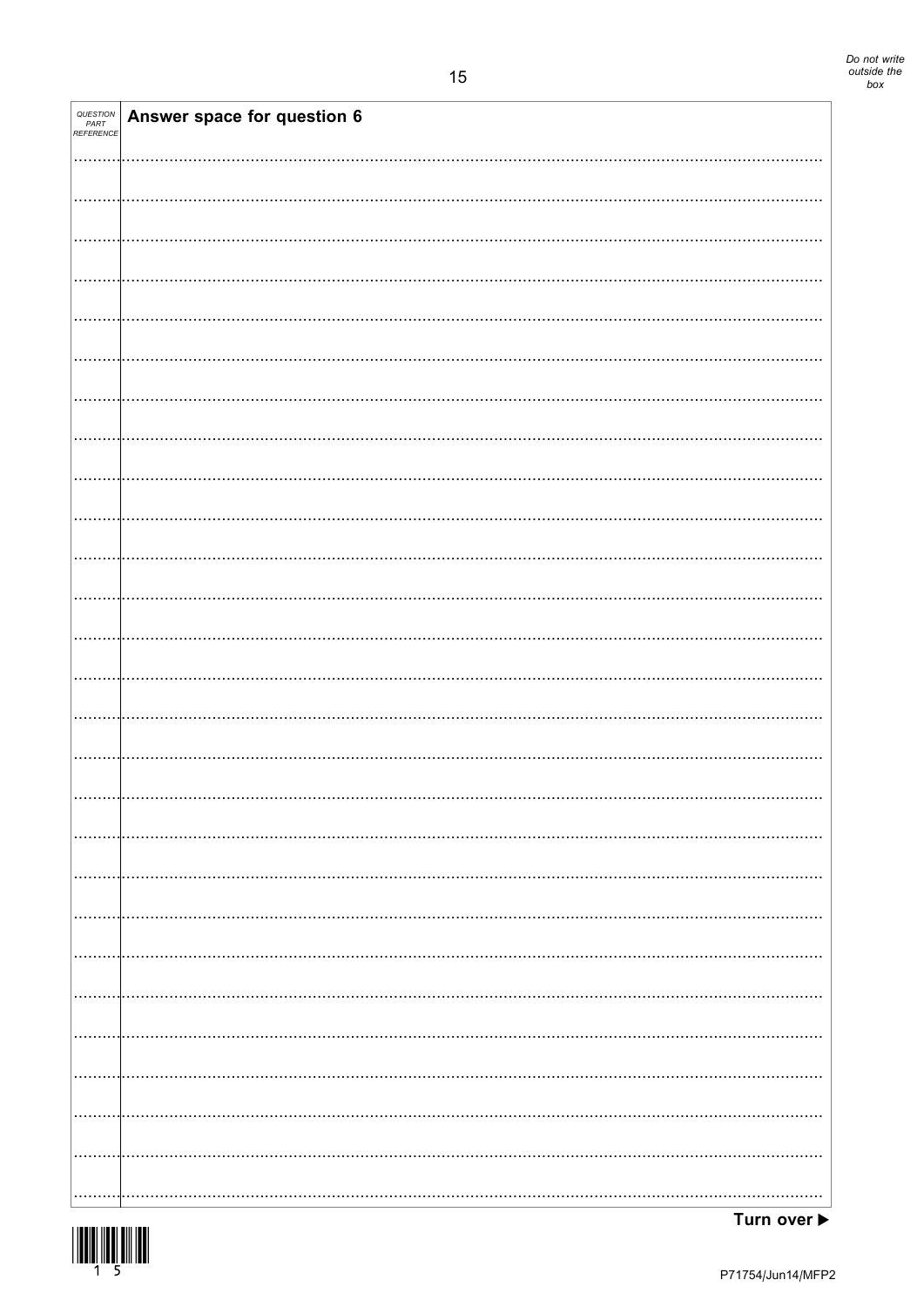| QUESTION<br>PART<br>REFERENCE | Answer space for question 6 |
|-------------------------------|-----------------------------|
|                               |                             |
|                               |                             |
|                               |                             |
|                               |                             |
|                               |                             |
|                               |                             |
|                               |                             |
|                               |                             |
|                               |                             |
|                               |                             |
|                               |                             |
|                               |                             |
|                               |                             |
|                               |                             |
|                               |                             |
|                               |                             |
|                               |                             |
|                               |                             |
|                               |                             |
|                               |                             |
|                               |                             |
|                               |                             |
|                               |                             |
|                               |                             |

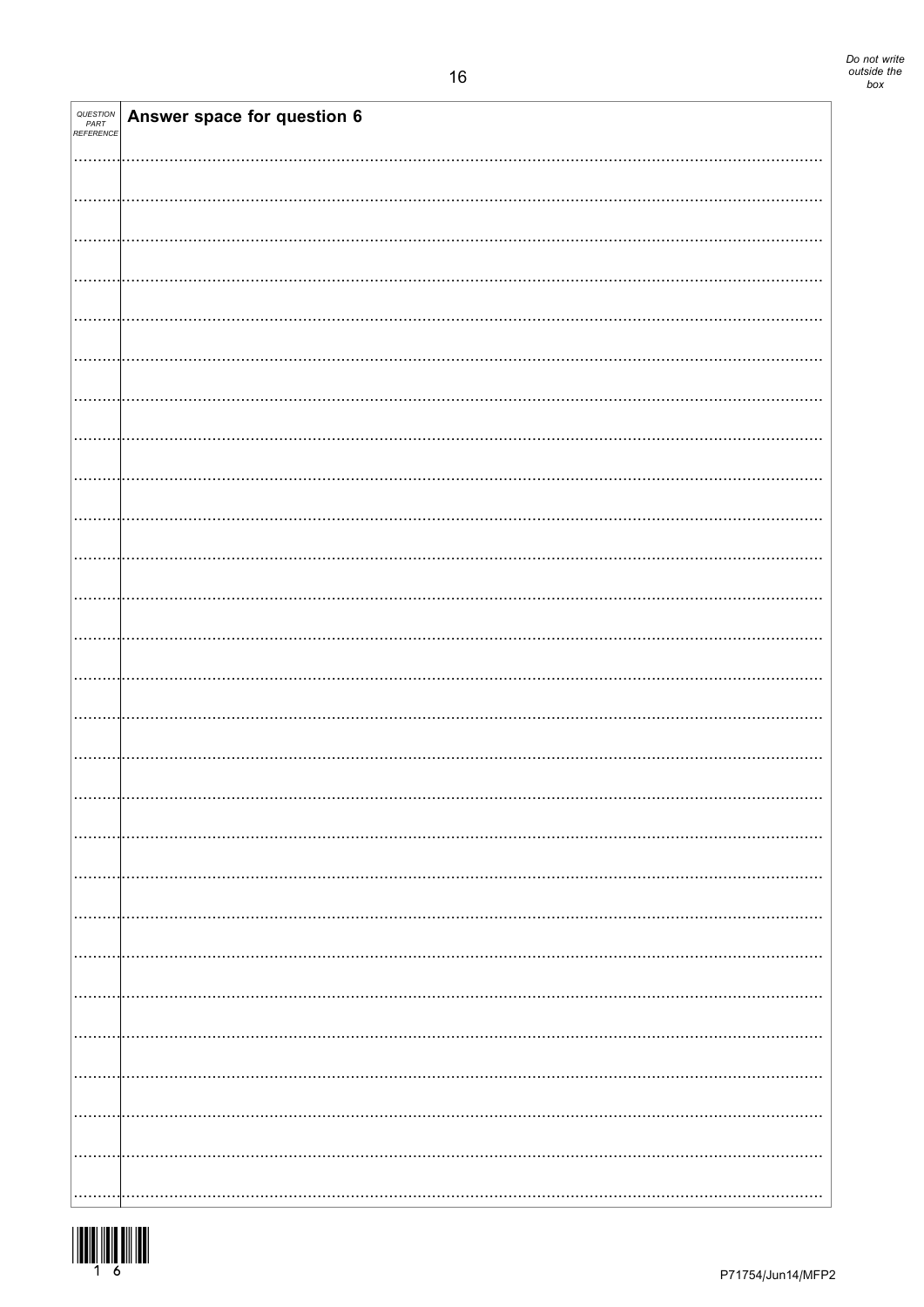| <i>QUESTION<br/>PART<br/>REFERENCE</i> | Answer space for question 6 |
|----------------------------------------|-----------------------------|
|                                        |                             |
|                                        |                             |
|                                        |                             |
|                                        |                             |
|                                        |                             |
|                                        |                             |
|                                        |                             |
|                                        |                             |
|                                        |                             |
|                                        |                             |
|                                        |                             |
|                                        |                             |
|                                        |                             |
|                                        |                             |
|                                        |                             |
|                                        |                             |
|                                        |                             |
|                                        |                             |
|                                        |                             |
|                                        |                             |
|                                        |                             |
|                                        |                             |
|                                        |                             |
|                                        |                             |
|                                        |                             |
|                                        |                             |
|                                        |                             |
|                                        |                             |
|                                        |                             |
|                                        |                             |
|                                        |                             |
|                                        |                             |
|                                        |                             |
|                                        |                             |
|                                        |                             |
|                                        |                             |
|                                        |                             |
|                                        |                             |
|                                        |                             |
|                                        |                             |
|                                        |                             |
|                                        |                             |
|                                        |                             |
|                                        |                             |
|                                        |                             |
|                                        |                             |
|                                        |                             |
|                                        |                             |
|                                        |                             |
|                                        |                             |
|                                        |                             |
|                                        |                             |
|                                        |                             |
|                                        |                             |
|                                        |                             |

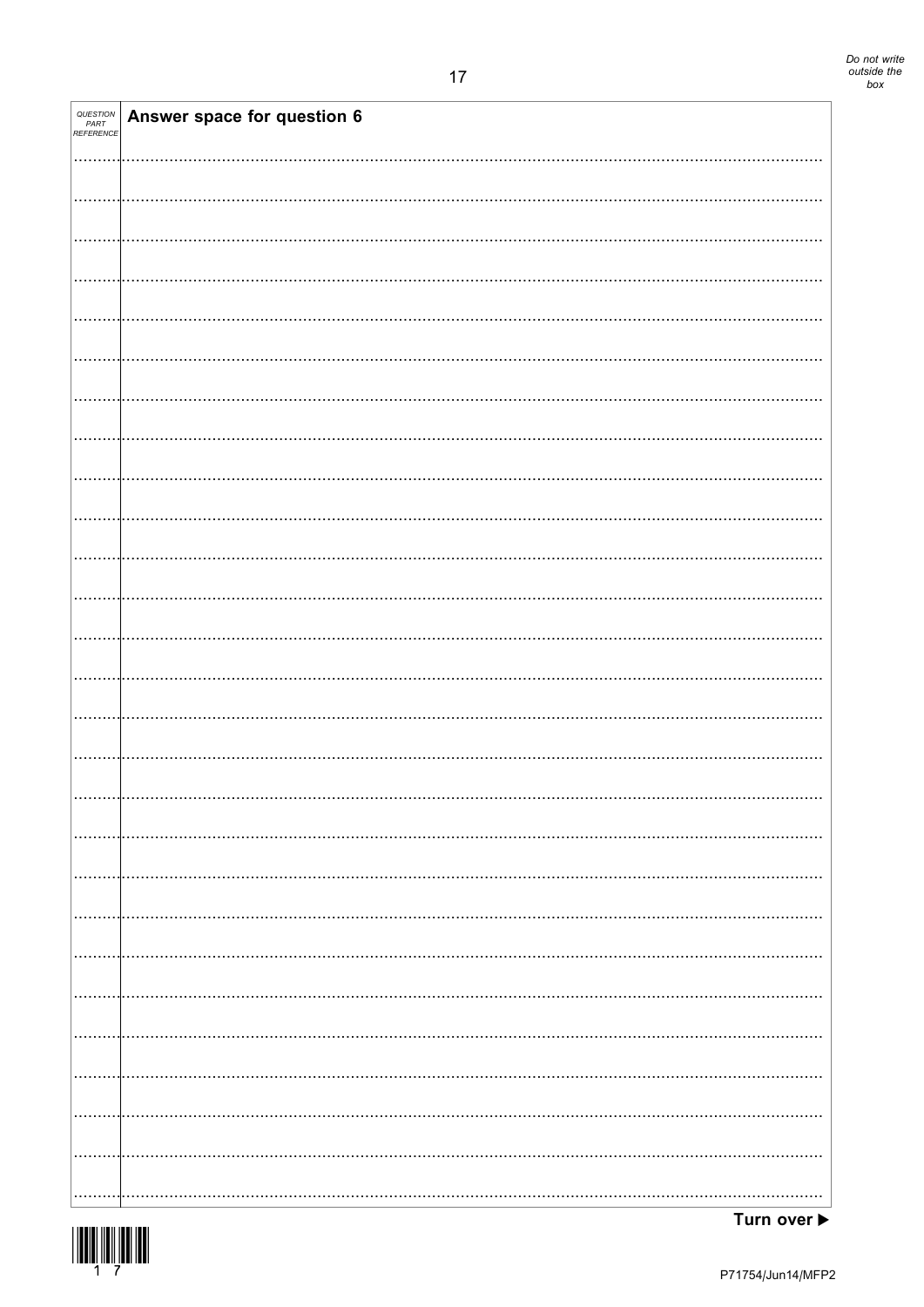Do not write<br>outside the<br>box

|     | <b>7 (a)</b> Given that $y = \tan^{-1}\left(\frac{1+x}{1-x}\right)$ and $x \neq 1$ , show that $\frac{dy}{dx} = \frac{1}{1+x^2}$ . | [4 marks]      |
|-----|------------------------------------------------------------------------------------------------------------------------------------|----------------|
| (b) | Hence, given that $x < 1$ , show that $\tan^{-1}\left(\frac{1+x}{1-x}\right) - \tan^{-1} x = \frac{\pi}{4}$ .                      | $12 \text{ m}$ |

[3 marks]

| QUESTION<br>PART<br>REFERENCE | Answer space for question 7 |
|-------------------------------|-----------------------------|
|                               |                             |
|                               |                             |
|                               |                             |
|                               |                             |
|                               |                             |
|                               |                             |
|                               |                             |
|                               |                             |
|                               |                             |
|                               |                             |
|                               |                             |
|                               |                             |
|                               |                             |
|                               |                             |
|                               |                             |
|                               |                             |
|                               |                             |
|                               | .                           |
|                               |                             |
|                               |                             |
| .                             |                             |
|                               |                             |

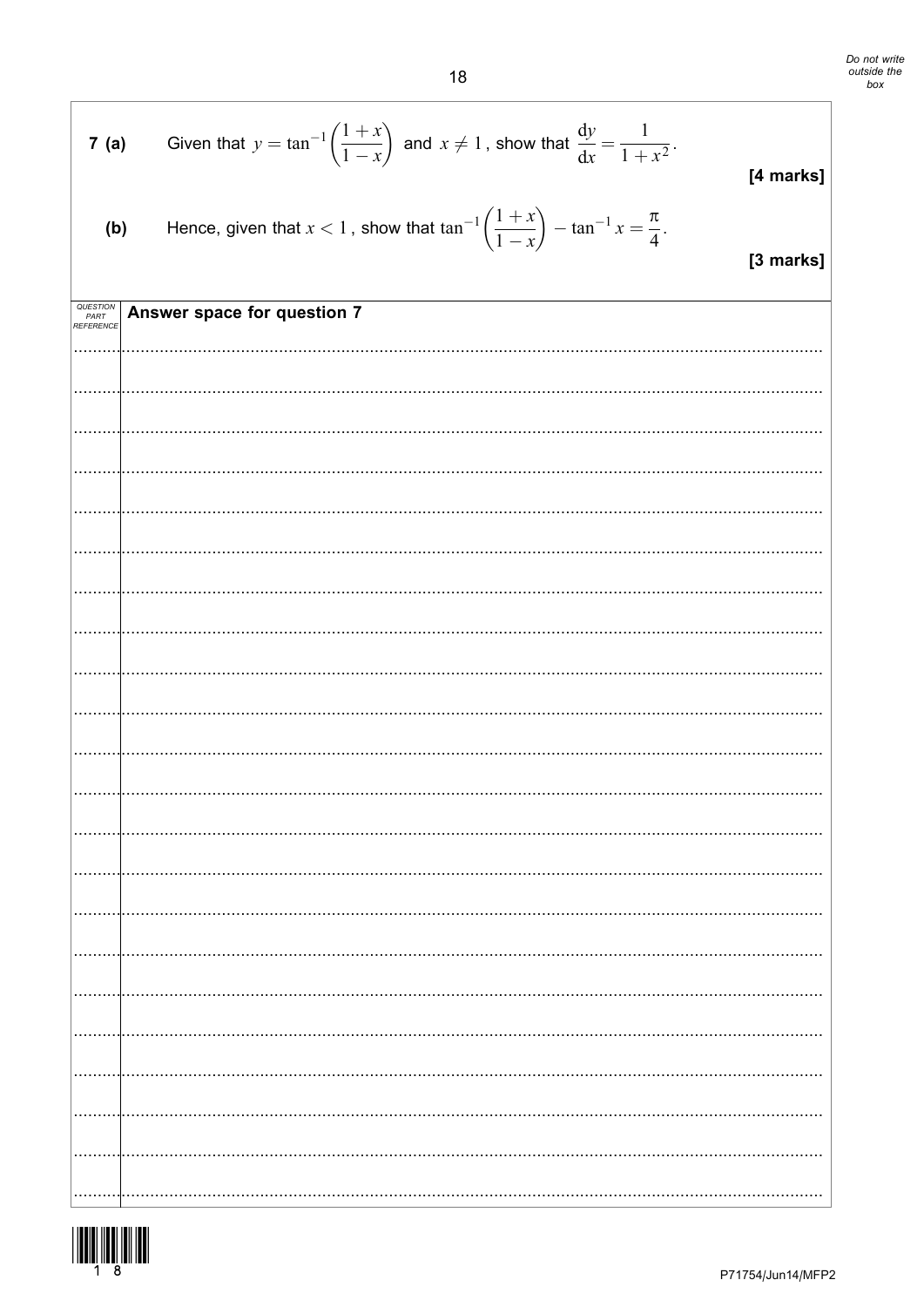| <i>QUESTION<br/>PART<br/>REFERENCE</i> | <b>Answer space for question 7</b> |
|----------------------------------------|------------------------------------|
|                                        |                                    |
|                                        |                                    |
|                                        |                                    |
|                                        |                                    |
|                                        |                                    |
|                                        |                                    |
|                                        |                                    |
|                                        |                                    |
|                                        |                                    |
|                                        |                                    |
|                                        |                                    |
|                                        |                                    |
|                                        |                                    |
|                                        |                                    |
|                                        |                                    |
|                                        |                                    |
|                                        |                                    |
|                                        |                                    |
|                                        |                                    |
|                                        |                                    |
|                                        |                                    |
|                                        |                                    |
|                                        |                                    |
|                                        |                                    |
|                                        |                                    |
|                                        |                                    |
|                                        |                                    |
|                                        |                                    |
|                                        |                                    |
|                                        |                                    |
|                                        |                                    |
|                                        |                                    |
|                                        |                                    |
|                                        |                                    |
|                                        |                                    |
|                                        |                                    |



ℸ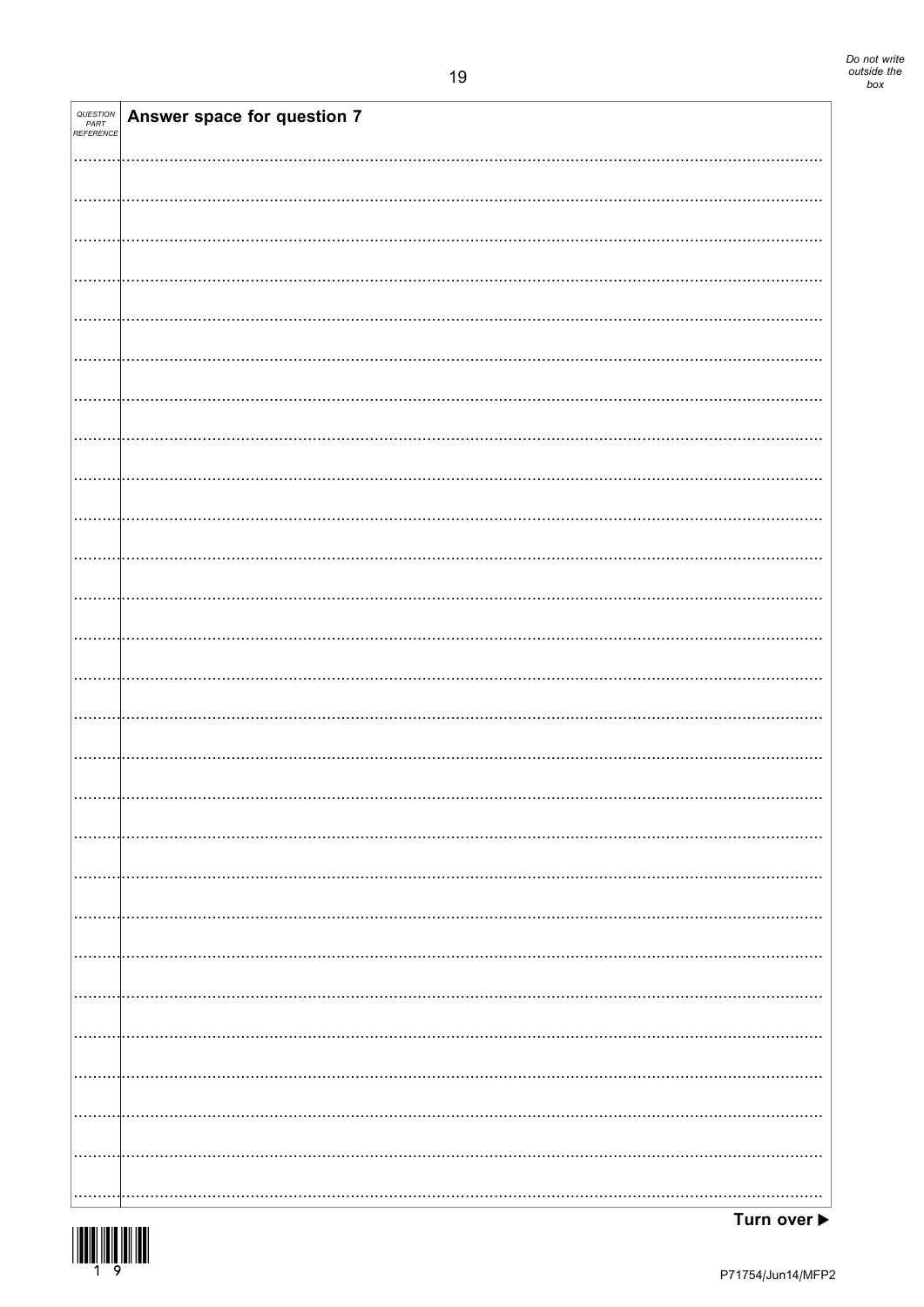A curve has equation  $y = 2\sqrt{x-1}$ , where  $x > 1$ . The length of the arc of the curve between the points on the curve where  $x = 2$  and  $x = 9$  is denoted by s.

(a) Show that 
$$
s = \int_2^9 \sqrt{\frac{x}{x-1}} dx
$$
.

8

**(b) (i)** Show that 
$$
\cosh^{-1} 3 = 2 \ln(1 + \sqrt{2})
$$
.

(ii) Use the substitution  $x = \cosh^2 \theta$  to show that

$$
s = m\sqrt{2} + \ln(1 + \sqrt{2})
$$

where  $m$  is an integer.

QUESTION<br>PART<br>REFERENCI Answer space for question 8 

[2 marks]

[6 marks]

[3 marks]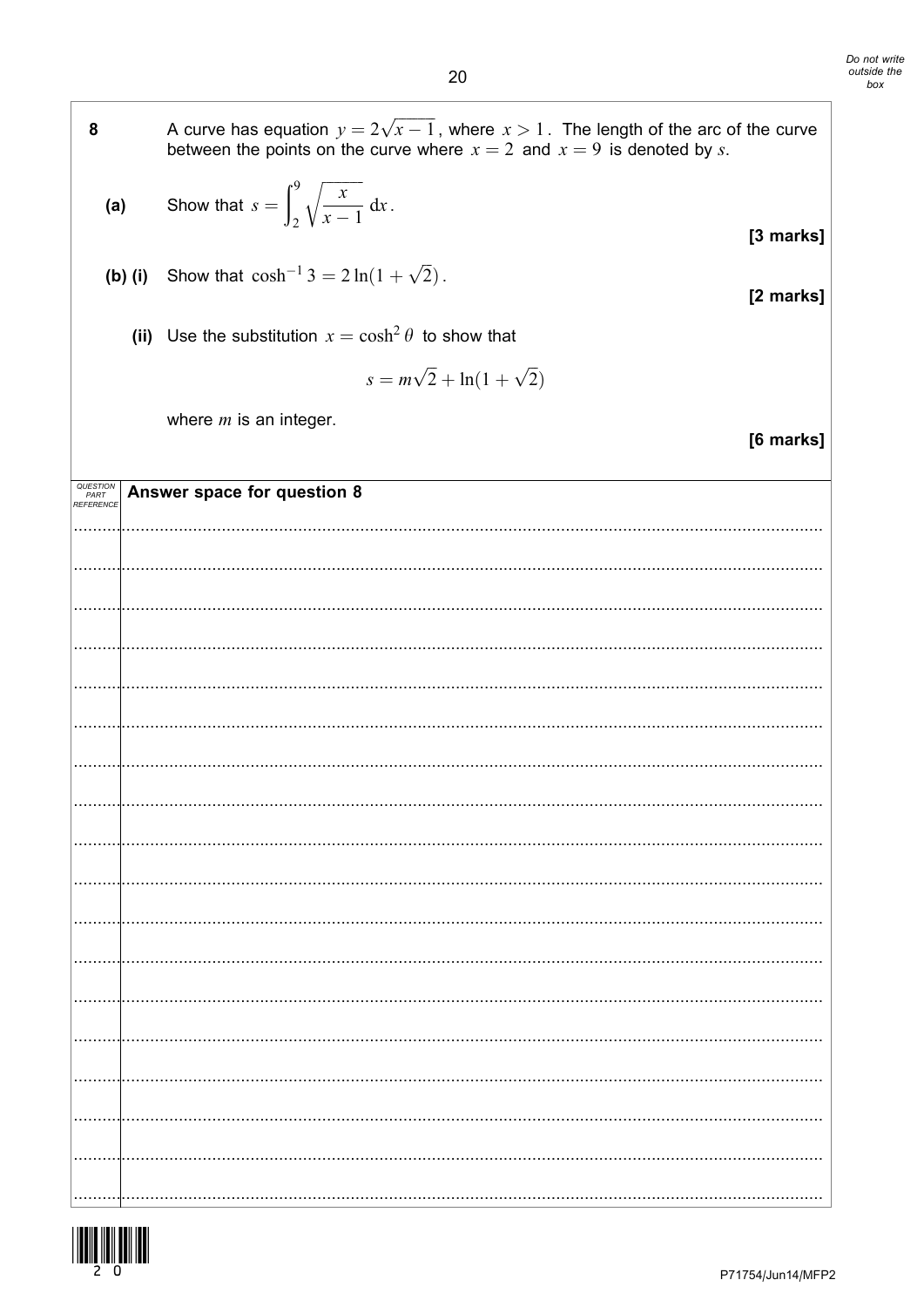| <i>QUESTION<br/>PART<br/>REFERENCE</i> | Answer space for question 8 |
|----------------------------------------|-----------------------------|
|                                        |                             |
|                                        |                             |
|                                        |                             |
|                                        |                             |
|                                        |                             |
|                                        |                             |
|                                        |                             |
|                                        |                             |
|                                        |                             |
|                                        |                             |
|                                        |                             |
|                                        |                             |
|                                        |                             |
|                                        |                             |
|                                        |                             |
|                                        |                             |
|                                        |                             |
|                                        |                             |
|                                        |                             |
|                                        |                             |
|                                        |                             |
|                                        |                             |
|                                        |                             |
|                                        |                             |
|                                        |                             |
|                                        |                             |
|                                        |                             |



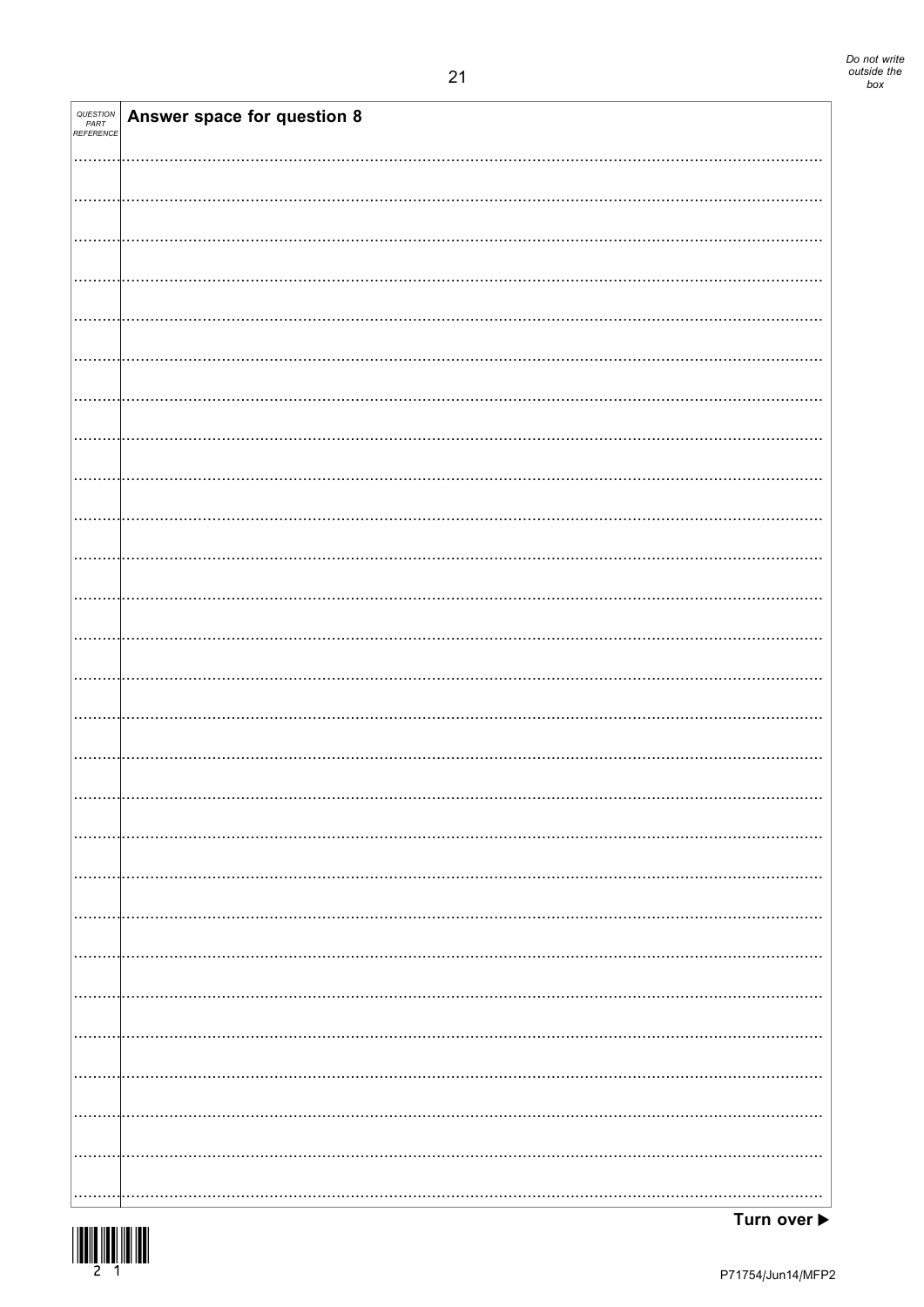| <b>QUESTION<br/>PART<br/>REFERENCE</b> | Answer space for question 8 |
|----------------------------------------|-----------------------------|
|                                        |                             |
|                                        |                             |
|                                        |                             |
|                                        |                             |
|                                        |                             |
|                                        |                             |
|                                        |                             |
|                                        |                             |
|                                        |                             |
|                                        |                             |
|                                        |                             |
|                                        |                             |
|                                        |                             |
|                                        |                             |
|                                        |                             |
|                                        |                             |
|                                        |                             |
|                                        |                             |
|                                        |                             |
|                                        |                             |
|                                        |                             |
|                                        |                             |
|                                        | .                           |
|                                        |                             |
|                                        |                             |
|                                        |                             |

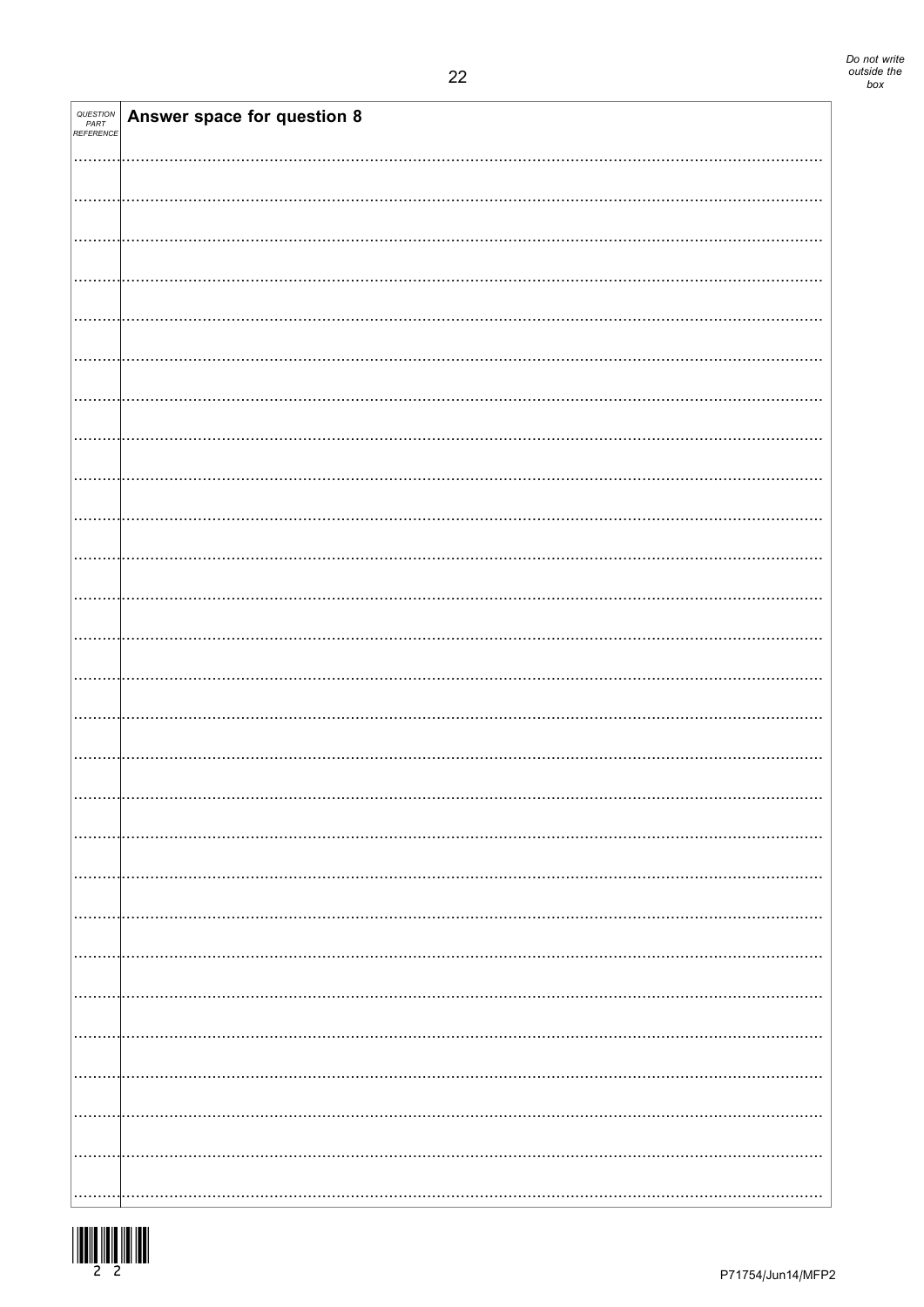